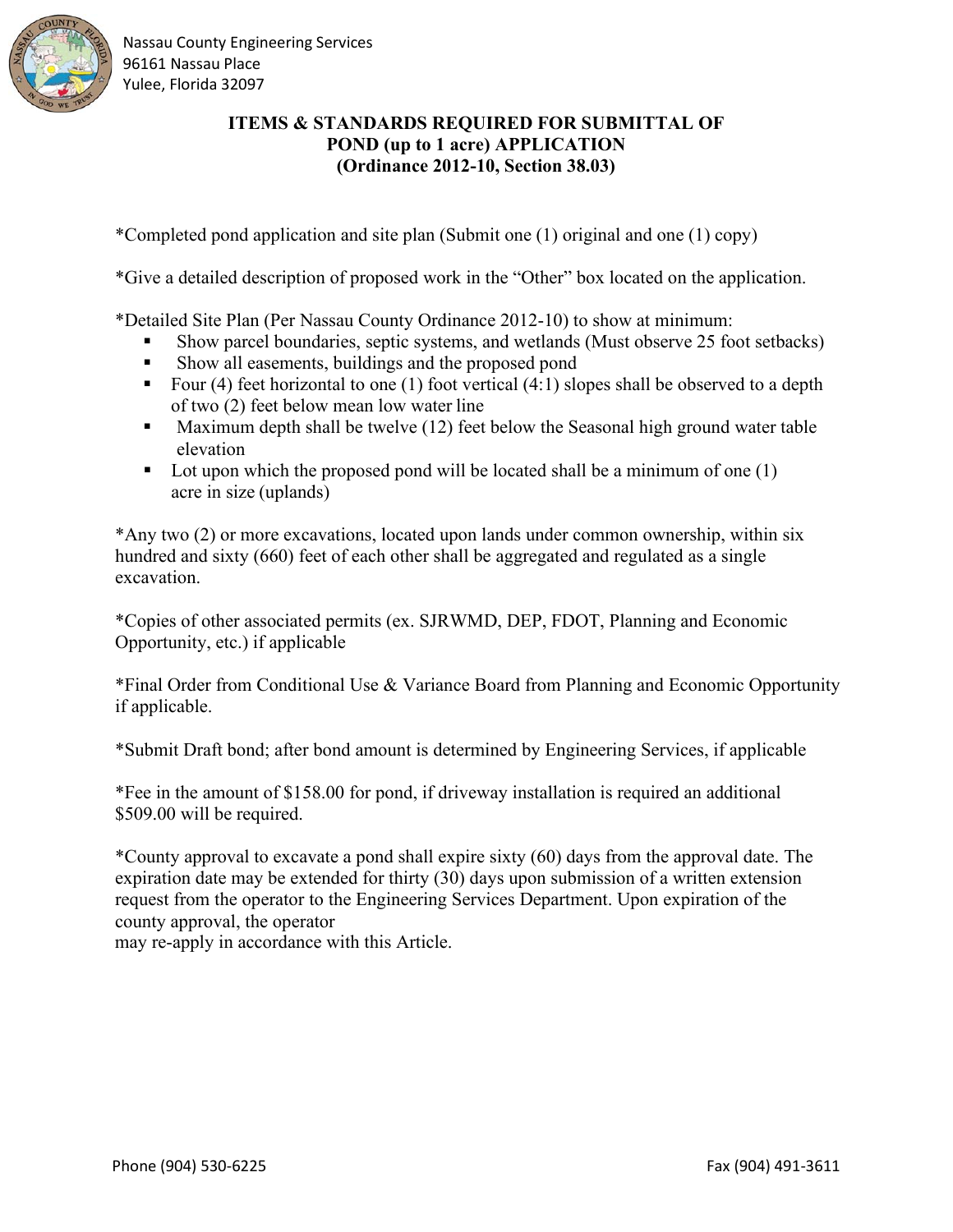

Nassau County Engineering Services 96161 Nassau Place Yulee, Florida 32097

### **ITEMS & STANDARDS REQUIRED FOR SUBMITTAL OF BORROW PIT (exceeding 1 acre) APPLICATION (Ordinance 2012-10, Section 38.04)**

\*Completed borrow pit application and site plan (Submit one (1) original and one (1) copy).

\*Give a detailed description of proposed work in the "Other" box located on the application. \*Submit Site Plan signed and sealed by a professional engineer (Per Nassau County Ordinance 2012-10) to show at minimum:

Show parcel boundaries, structures, right of way, easements, existing bodies of water and wetlands Borrow pits shall not be closer than seventy-five (75) feet to any part of a septic tank system Show fence detail, if side slopes are less than Four (4) feet horizontal to one (1) foot vertical (4:1) slopes shall be observed to a depth of two (2) feet below mean low waterline

\*Documentation of the seasonal high groundwater level (soil bore to determine lithology) if excavation will be deeper than twelve (12) feet below the Seasonal High Ground Water Table Elevation as referenced in Rule 40C-42.026, F.A.C.

\*Erosion and sediment control measures and plans for dewatering activities if required by SJRWMD.

\*Access to the project (note: owner to provide access to the appropriate county personnel for the purpose of inspection during normal working hours and at reasonable times when work is in progress.

\*Any Access/haul roads that abut a public or private paved road shall provide for edge of pavement stabilization with a minimum depth of six (6) inches, which stabilization may consist of compacted crushed concrete, lime rock, slag rock, or asphalt millings, to protect pavement edge; and access points abutting a public or private road shall be twelve (12) feet wide.

\*Any two (2) or more excavations, located upon lands under common ownership, within six hundred and sixty (660) feet of each other shall be aggregated and regulated as a single excavation.

\*Copies of other associated permits (ex. SJRWMD, DEP, FDOT, Planning and Economic Opportunity, etc.) if applicable.

\*Final Order from Conditional Use & Variance Board from Planning and Economic Opportunity, if applicable.

\*Submit Draft bond; after bond amount is determined by Engineering Services, if applicable.

\*Fee in the amount of \$158.00 for Borrow Pit, if driveway installation is required an additional \$509.00 will be required.

\*County approval to operate a borrow pit shall expire on the expiration date of the Environmental Resource Permit (ERP) issued by the SJRWMD. If the operator obtains an extension of the ERP by the SJRWMD, the operator shall provide the Engineering Services with a copy of the ERP extension approval from SJRWMD. The Engineering Services Department shall extend County approval to operate the Borrow pit to that expiration date established by the ERP.

\*Hours of Operation. Borrow pits may operate from 7 a.m. to 6 p.m. Monday through Saturday**.**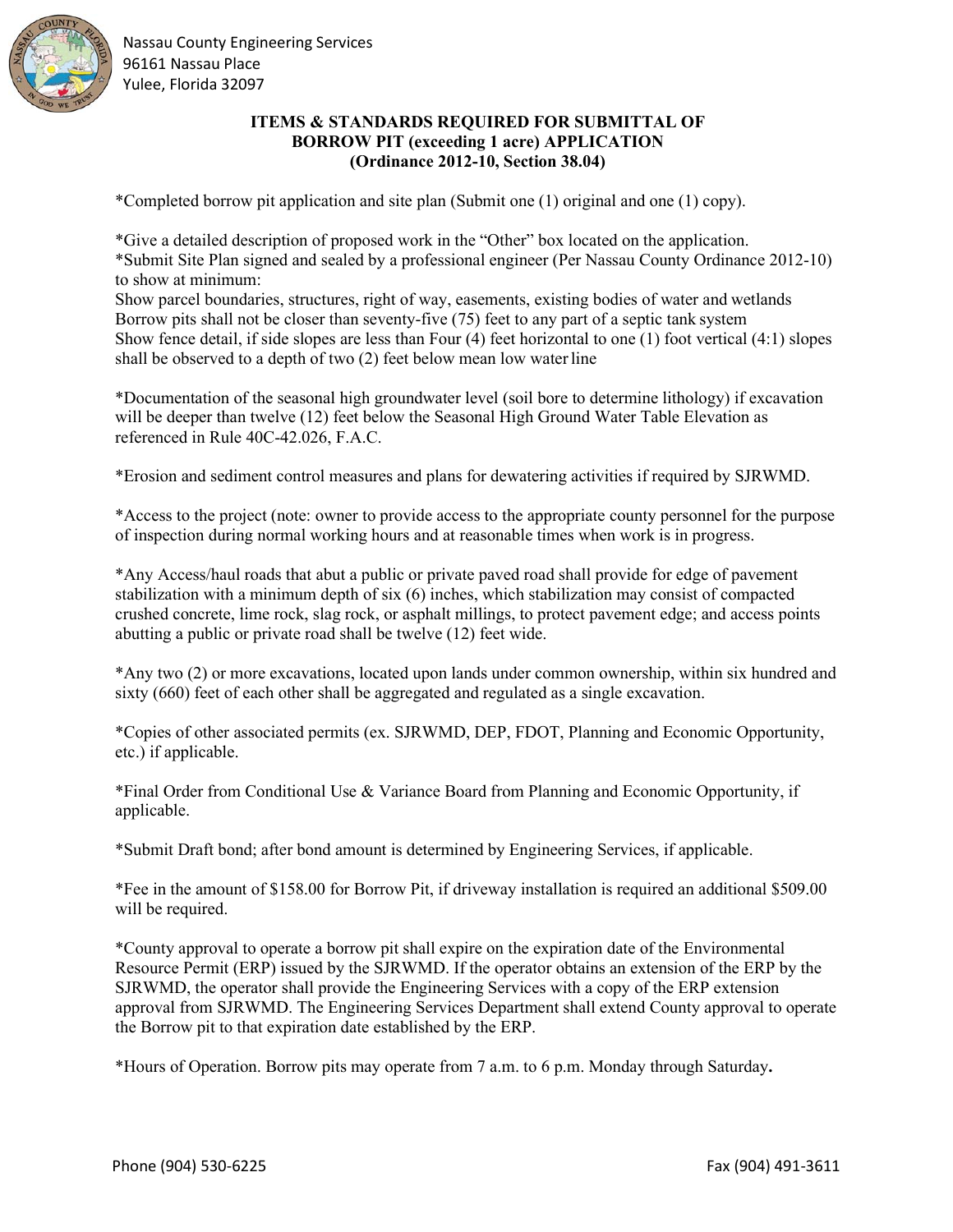

Nassau County Engineering Services Department Permit # 96161 Nassau Place Approved By Yulee, Florida 32097 Permit Issue Date (904) 530-6225 Permit Expiration Date

Amount Paid

#### **Borrow Pit / Pond / Mining Operation** Check # **Permit Application**

|                       | (Please do not write above this line)                                                                                                                                                                                                                                                                                             |
|-----------------------|-----------------------------------------------------------------------------------------------------------------------------------------------------------------------------------------------------------------------------------------------------------------------------------------------------------------------------------|
|                       | Owner                                                                                                                                                                                                                                                                                                                             |
| Owner                 | Contact Person                                                                                                                                                                                                                                                                                                                    |
|                       | Phone Number                                                                                                                                                                                                                                                                                                                      |
|                       |                                                                                                                                                                                                                                                                                                                                   |
| Email Address         | <u> 1989 - Johann Harry Harry Harry Harry Harry Harry Harry Harry Harry Harry Harry Harry Harry Harry Harry Harry Harry Harry Harry Harry Harry Harry Harry Harry Harry Harry Harry Harry Harry Harry Harry Harry Harry Harry Ha</u><br>the control of the control of the control of the control of the control of the control of |
|                       | Contractor / Agent                                                                                                                                                                                                                                                                                                                |
|                       | Contractor/Agent<br>Contact Person                                                                                                                                                                                                                                                                                                |
| Address               |                                                                                                                                                                                                                                                                                                                                   |
| Email Address         | <u> 1980 - Andrea Barbara, poeta esperanto-poeta esperanto-poeta esperanto-poeta esperanto-poeta esperanto-poeta</u>                                                                                                                                                                                                              |
|                       | <b>Site Address</b>                                                                                                                                                                                                                                                                                                               |
|                       | Address for Site                                                                                                                                                                                                                                                                                                                  |
|                       | Directions to Site entrancement of the state of the state of the state of the state of the state of the state of the state of the state of the state of the state of the state of the state of the state of the state of the s                                                                                                    |
|                       |                                                                                                                                                                                                                                                                                                                                   |
|                       | Property ID Number                                                                                                                                                                                                                                                                                                                |
| <b>Nature of Work</b> |                                                                                                                                                                                                                                                                                                                                   |
| <b>Proposed Work</b>  | Borrow Pit (over 1 acre)<br>П<br>Pond (1 acre or less)                                                                                                                                                                                                                                                                            |

 **(check one) Material Use** Material being removed from site Material to remain on site **Roads Impacted Paved** Paved **Dirt Pond used for Fire**  $\Box$  Yes  $\Box$  No **If yes, Fire Water Supply Conditions form must be completed Water Supply?** Other:

**\*Approval of this permit does not exclude the applicant from obtaining other approvals or exclude requirements based on PUD's, DEP, SJRWMD, FDOT, Planning & Economic Opportunity, driveway permits, etc. Or any other relevant permits.** 

**\*Call Sunshine 48 hours before you dig at 1-800-432-4770. It's the law in Florida.** 

**\* To schedule an inspection, call the Engineering Services Department at (904) 530-6225.** 

**\* Hours of pit operation are Monday through Saturday between the hours of 7:00 AM to 6:00 PM**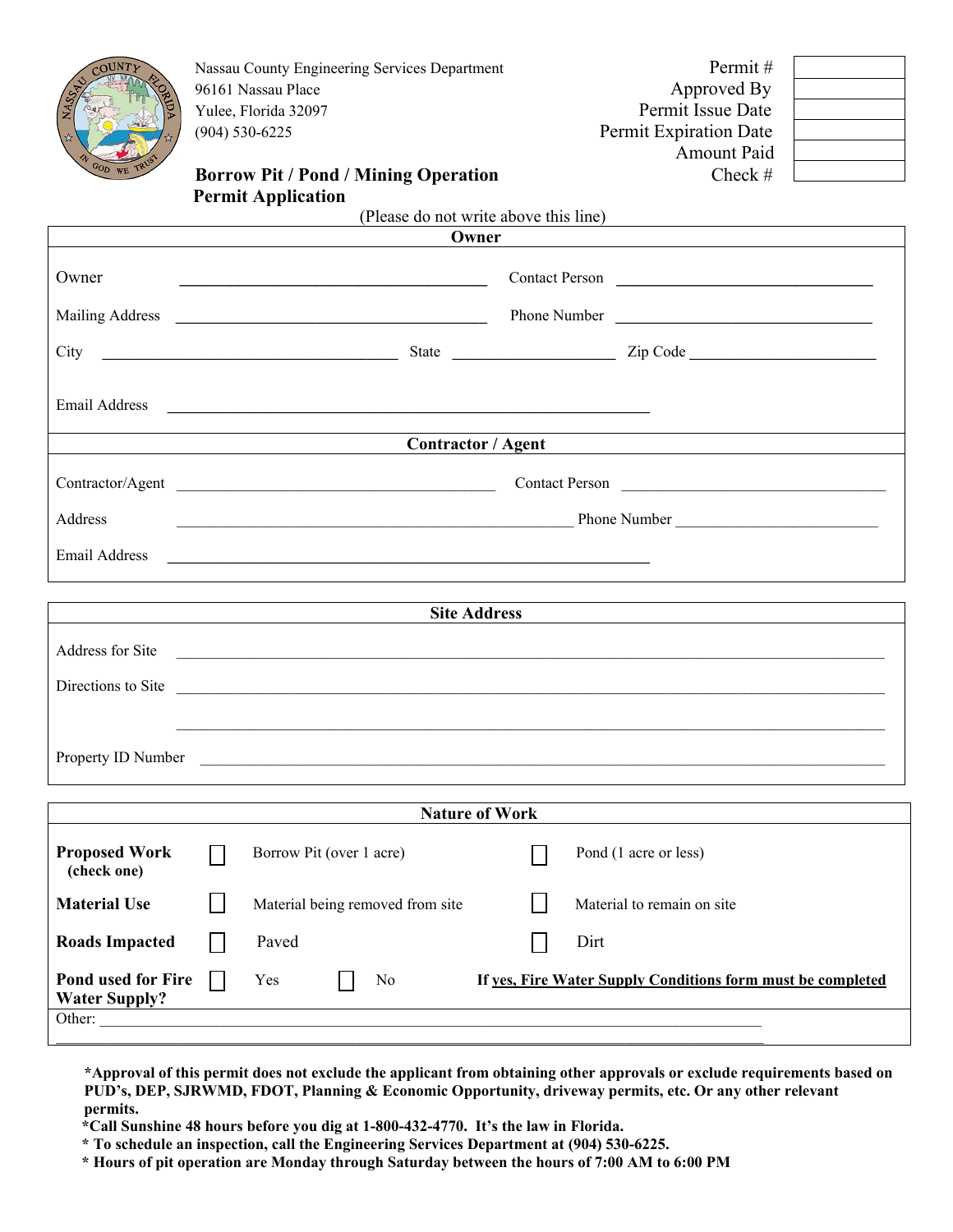#### **General Conditions**

- 1. This application shall become a permit with signature of authorization, and number assigned. Applicant is responsible for supplying the approved permit to their contractor or subcontractor, permit must be on site during construction at all times. **Failure to present the approved permit upon demand may result in immediate shutdown of any and all construction activities as determined by the Nassau County Engineer.**
- 2. All authorized work shall be completed in accordance with this approved application and the provisions of the Nassau County Ordinance 2012-10, with revisions, and requirements of all other federal, state and local agencies having jurisdiction over the project. In addition, construction must meet standards as set forth in the Americans With Disabilities Act of 1990, Title II.
- 3. This permit is license for permissive use only and the placing of facilities upon public property pursuant to this permit shall not operate to create or vest any property right in said holder.
- 4. All materials, equipment and workmanship shall be subject to inspection by the County Engineer.
- 5. The attached site plan covering details of this installation shall be made part of this permit.
- 6. Pursuant to Section 337.402, Florida Statutes, when any public road or publicly owned rail corridor is damaged or impaired in any way because of the installation, inspection, or repair of a driveway located on such road or publicly owned rail corridor, the owner of the driveway shall, at his or her own expense, restore the road or publicly owned rail corridor to its original condition before such damage. If the owner fails to make such restoration, the authority is authorized to do so and charge the cost thereof to the owner under the provisions of s.337.404.
- 7. Nassau County reserves the right to withhold issuance of current and future permits to the applicant for failing to comply with Nassau County General Conditions, Ordinances, Resolutions or ANY part of the Nassau County Roadway and Drainage Standards Ordinance 99-17 and Ordinance 2012-10.
- 8. It is understood and agreed that the rights and privileges herein set out are granted only to the extent of the County's right, title and interest in the land to be entered upon and used by the holder. The holder will, at all times, assume all risk of indemnity, defend, and save harmless the County of Nassau and the Department from and against any and all loss, damage, cost or expense arising in any manner on account of the exercise or attempted exercises by said holder of the aforesaid rights and privileges. During construction, all safety regulations of the Department shall be observed, and the holder must take such measures, including placing and display of safety devices, as may be necessary in accordance with the Department's safety requirements.
- 9. It shall be the sole responsibility of the contractor to maintain public safety (to include proper maintenance of traffic) and passability of public roads, this may include but not be limited to grading of unpaved roads and sweeping of paved roads daily.
- 10. Any activity resulting in ponds with side slopes steeper than 4:1, shall be fenced regardless of any exemptions obtained.
- 11. The Nassau County Engineering Services Department shall be notified 24 hours in advance before starting any work. Contact the office at (904) 530-6225

## **By signing below, I have read and fully understand and agree to the General Conditions of this permit.**

**Signature Date**